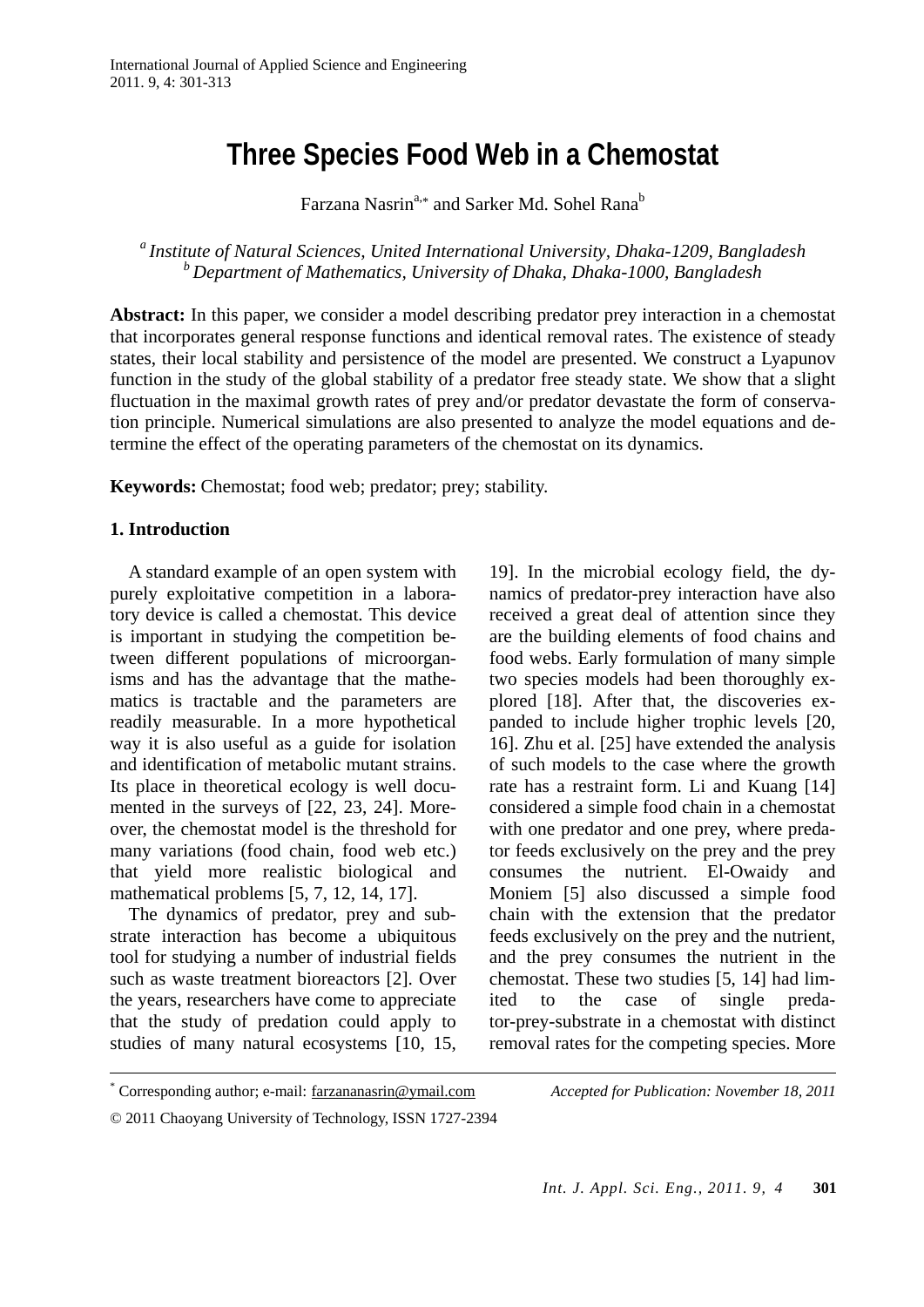recently Alhumazi and Ajbar [1] examine the dynamics of predator-prey interaction for a general class of unstructured models where the growth rates are assumed to be general and without any restriction on their forms.

Before the works [1, 5, 14], the stability of simple food web model consisting of one predator and two preys with a growth limiting substrate had been theoretically investigated by Butler and Wolkowicz [4]. However they also had limited their investigation to the case where the predator consumes only one of the preys. Taking the above ideas into account, in this paper we are interested to examine the dynamics of a food web where the predator consumes both of the preys only and the preys consume the nutrient in the chemostat. It can be considered as resulting from the predator-prey system [5, 14] by adding a second prey population or from the competition system [12, 13] by adding a population preying upon both competing populations. Jost et al. [10] had been studied such a system experimentally in their lab by considering Escherichia coli and Azotobacter vinelandii (two bacteria) as preys, Tetrahymena pyriformis (a protozoan) as predator and glucose as the limiting substrate in the chemostat. Vayenas and Pavlou [21] had also been studied this model but they use numerical bifurcation techniques

to determine the effect of the operating conditions of the chemostat. In this work we derive the analytical results for which the model can predict the existence of populations in the chemostat at steady state level. For numerical techniques we use Michaelis-Menten/ Monod's model for the dependence of the specific growth rates of the two prey populations on the concentration of the rate-limiting substrate and for the dependence of the specific growth rate of the predator on the concentrations of the prey populations to determine the effect of the operating parameters of the chemostat on the dynamics of the system.

#### **2. The Model**

We consider a chemostat in which all three microbial populations grow together and which is fed with medium containing the limiting nutrient for growth of the two competing bacterial populations. Let *s*(*t*) denotes the nutrient concentration,  $x_1(t)$  and  $x_2(t)$  the concentrations of the competing prey populations and *y*(*t*) the concentration of the predator population at time *t* . Then the food web can be represented as follows:



**Figure 1.** Flowchart diagram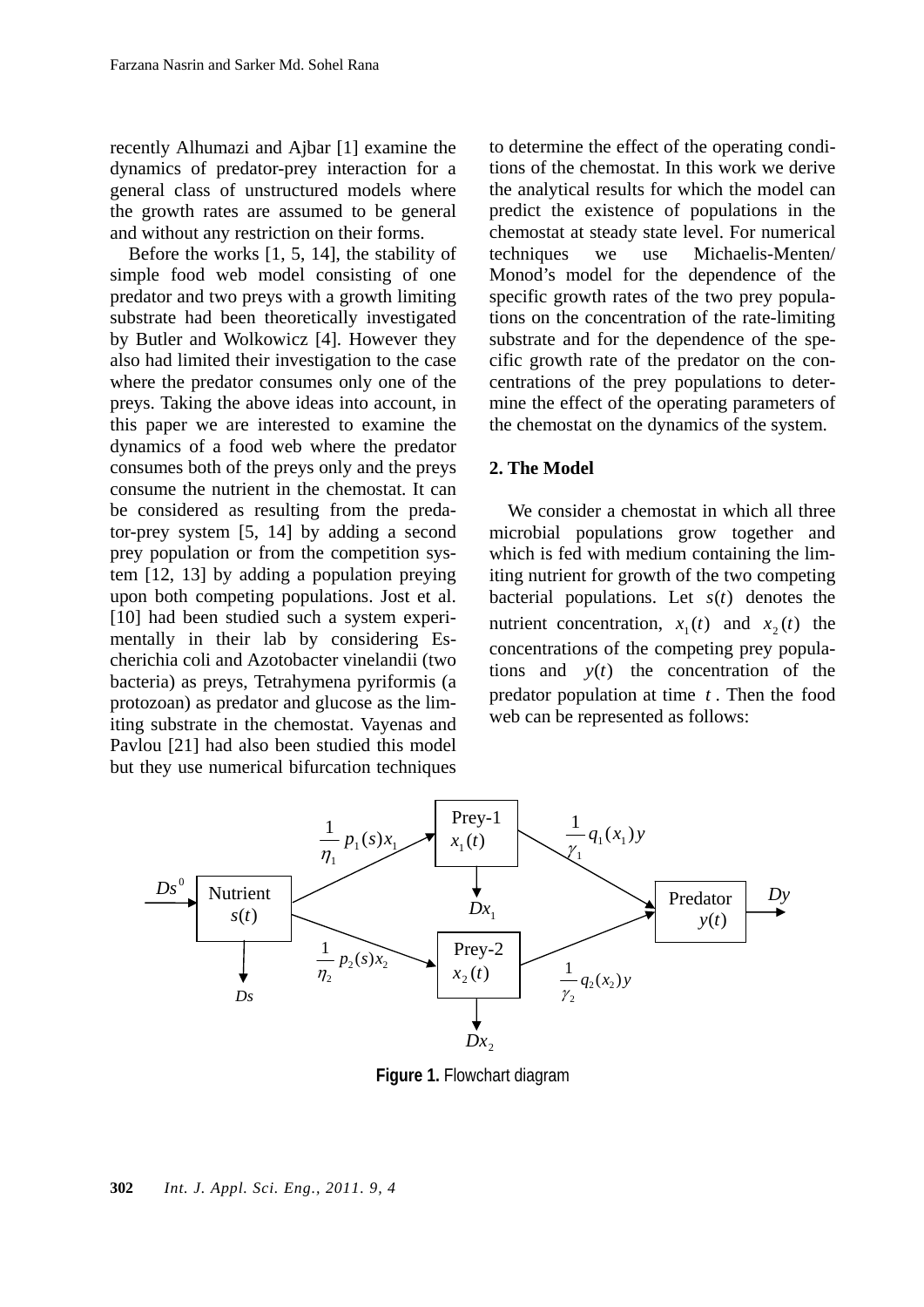The equations of the model take the form (see Figure 1 for a flowchart diagram):

$$
s'(t) = (s^0 - s(t))D - \sum_{i=1}^{2} \frac{x_i(t) p_i(s(t))}{\eta_i}
$$
  
\n
$$
x_1'(t) = x_1(t)(-D + p_1(s(t))) - \frac{1}{\gamma_1} y(t) q_1(x_1(t)) \quad (1)
$$
  
\n
$$
x_2'(t) = x_2(t)(-D + p_2(s(t))) - \frac{1}{\gamma_2} y(t) q_2(x_2(t))
$$
  
\n
$$
y'(t) = y(t)(-D + q_1(x_1(t)) + q_2(x_2(t)))
$$

with

 $s(0) = s^0 \ge 0$ ,  $x_i(0) = x_{i0} \ge 0$ ,  $i = 1,2$ ,  $y(0) = y_0 \ge 0$ .

In the system  $(1)$ ,  $s^0$  denotes the input concentration of the nutrient,  $\eta_i$  are the growth yield constants of the *i* th competitor and  $\gamma$  are the growth yield factors for the predator population feeding on the *i* th prey.  $p_i(s)$  represent the specific per capita growth rate of the *i* th competitor,  $q_i(x_i)$  the per capita growth rate of the predator population as a function of the respective prey population and *D* the input rate from the feed pump and the washout rate of the chemostat chamber.

We make the following assumptions considering the functions  $p_i$  and  $q_i$  of the model equation (1):  $p_i, q_i : \mathbb{R}_+ \to \mathbb{R}_+$ ,

 $p_i$ ,  $q_i$  are continuously differentiable,

 $p_i$ <sup>'</sup>(*s*) ≥ 0 for all  $s \in \mathbb{R}_+$ ,  $q_i$ <sup>'</sup>( $x_i$ ) ≥ 0 for all

 $x_i \in \mathbb{R}_+$ ,  $p_i(0) = 0$  and  $q_i(0) = 0$ .

The system (1) describes a chemostat with a single, essential, growth limiting nutrient that is supplied at a constant rate from feed bottle, perfect mixing in the growth chamber, negligible death rates compared to the dilution rate and instantaneous balance of growth rates to the changes in the concentration of nutrient. Furthermore, we assume that the nutrient uptake rate is proportional to the rate of conversion of the prey biomass and similarly the prey uptake rate is proportional to the rate of conversion of the predator biomass. In this model, the two populations  $x_i$  compete solely for the nonreproducing substrate and they served individually and collectively as

prey for the predator population. When all three microorganisms are present, the system is a simple food web. In our model, when one or other of the prey is omitted, the system reduces to a simple food chain [14]. When the predator is omitted a simple competition symbiosis is obtained [24].

## **3. The Nondimensional Version of the Model**

It will be more convenient to analyze the model after following substitutions are performed:

$$
\bar{t} = tD, \ \bar{s} = \frac{s}{s^0}, \bar{x}_i = \frac{x_i}{\eta_i s^0}, \ \bar{y} = \frac{y}{\gamma_i \eta_i s^0}, i = 1, 2, \ \gamma_2 = \frac{\gamma_i \eta_1}{\eta_2} (2)
$$
\n
$$
\bar{p}_i(\bar{s}) = \frac{p_i(s)}{D}, \ \bar{q}_i(\bar{x}_i) = \frac{q_i(x_i)}{D}, i = 1, 2 \tag{3}
$$

We obtain the nondimensional version of the model (1) by omitting the bars for the simplification of the notation

$$
s'(t) = 1 - s(t) - \sum_{i=1}^{2} x_i(t) p_i(s(t))
$$
  
\n
$$
x_1'(t) = x_1(t)(-1 + p_1(s(t))) - y(t)q_1(x_1(t))
$$
  
\n
$$
x_2'(t) = x_2(t)(-1 + p_2(s(t))) - y(t)q_2(x_2(t))
$$
  
\n
$$
y'(t) = y(t)(-1 + q_1(x_1(t)) + q_2(x_2(t)))
$$
  
\nwith  $s^0 \ge 0$ ,  $x_{i0} \ge 0$ ,  $i = 1, 2$ ,  $y_0 \ge 0$ .

All the above assumptions justified for this nondimensional version (4) of the system (1). Therefore, without loss of generality, we can consider the system (4) instead of (1) and we can always reinterpret our findings in terms of unscaled variables by the appropriate application of  $(2)-(3)$ .

#### **4. Preliminary Results**

The following lemmas are straightforward and similar to the results given in [3] and [9]. **Lemma 4.1.** All solutions  $s(t)$ ,  $x_1(t)$ ,  $x_2(t)$ ,  $y(t)$ of (4) for which  $x_{i0} \ge 0, i = 1, 2$  and  $y_0 > 0$  are positive and bounded for  $t > 0$ . **Lemma 4.2.** The simplex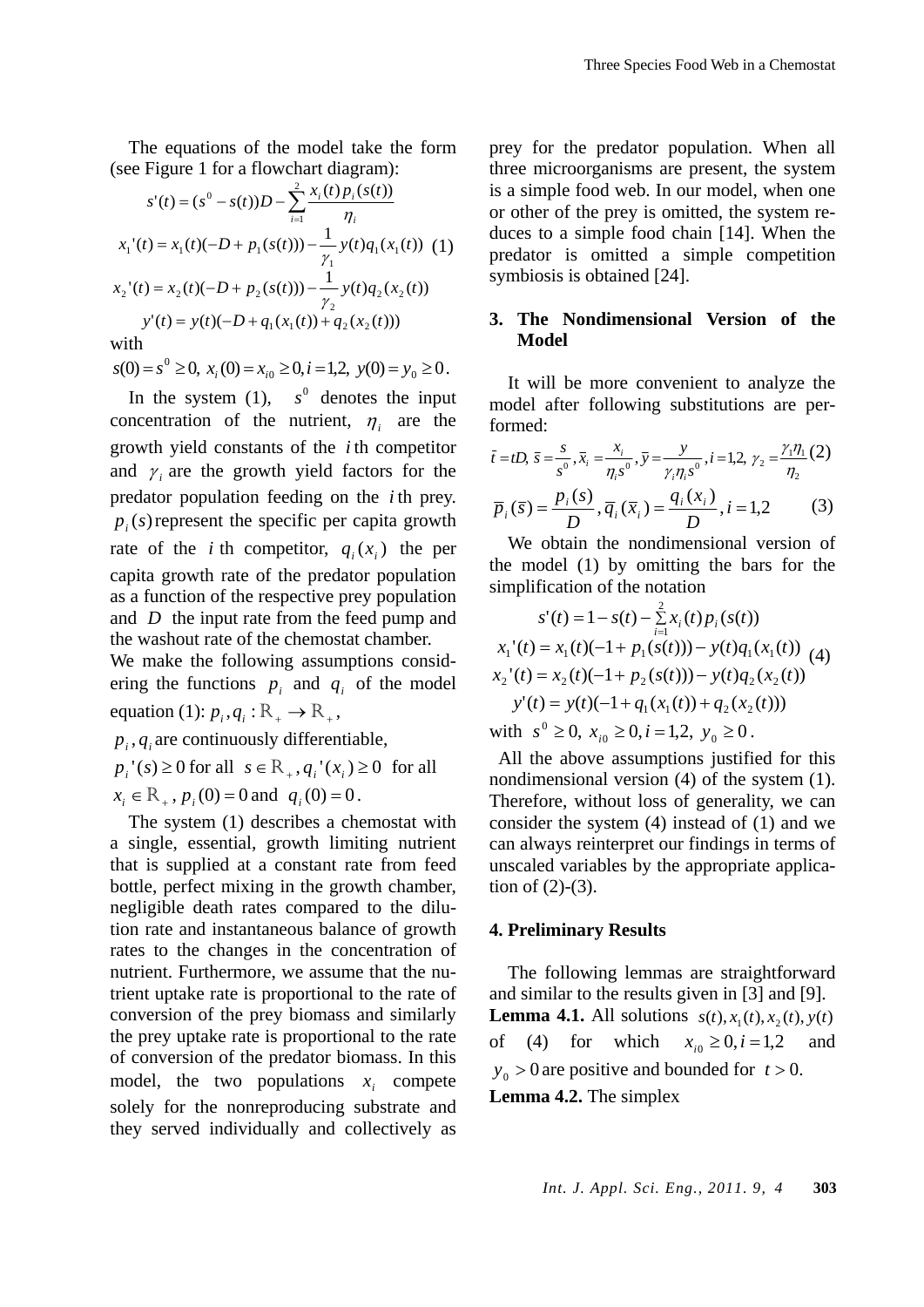$$
L = \left\{ (s, x_1, x_2, y) : s, x_1, x_2, y \ge 0; s + \sum_{i=1}^{2} x_i + y = 1 \right\}
$$

is a global attractor for (4).

#### **5. Steady States and Their Stability**

The seven possible steady states (in the form  $E = (s, x_1, x_2, y)$  of the system (4) will be denoted  $E_1 = (1,0,0,0), E_{\lambda_1} = (\lambda_1, 1 - \lambda_1, 0,0),$  $E_{\lambda_2} = (\lambda_2, 0, 1 - \lambda_2, 0)$ , where  $\lambda_i$  is defined as the unique solution of  $p_i(s) - 1 = 0$  (if it exists).  $E = |s, x_1, x_2, 0|$ ⎠  $\left( \begin{smallmatrix} * & * & * \ s , x_1 , x_2 , 0 \end{smallmatrix} \right)$ ⎝  $=\left(s, x_1, x_2, 0\right)$ 2 \* 1  $E = \begin{pmatrix} * & * \\ s, x_1, x_2, 0 \end{pmatrix}$ , where *s* is defined by the equations,  $p_1(s) = p_2(s) = 1$  with  $s \in (0,1)$  and  $\overline{x}_1, \overline{x}_2$  $x_1, x_2$  are the solutions of  $1 \tcdot \tcdot$  $1 - \overline{s} = x_1 + x_2$  .  $\widetilde{E} = (\widetilde{s}, \delta_1, 0, \widetilde{y})$  , where,  $\widetilde{y} = \delta_1(-1 + p_1(\widetilde{s}))$  and  $\widetilde{s}$ ~ satisfies  $1 - \tilde{s} = \delta_1 p_1(\tilde{s})$  .  $\hat{E} = (\hat{s}, 0, \delta_2, \hat{y})$  , where,  $\hat{y} = \delta_2(-1 + p_2(\hat{s}))$  and  $\hat{s}$  satisfies  $1 - \hat{s} = \delta_2 p_2(\hat{s})$ .

Also  $\delta_i$  is defined as the unique solution of  $q_i(x_i) - 1 = 0$  (if it exists). The values  $\lambda_i$ and  $\delta_i$  represent the break-even concentration of nutrient and prey respectively. Note that, prey free with predator steady state does not exist.

 $E_c = (\bar{s}, \bar{x}_1, \bar{x}_2, \bar{y})$  denotes the interior steady state where  $\overline{s}, \overline{x}_1, \overline{x}_2$  are defined as the unique solution of the equation

 $1 - s - x_1 p_1(s) - x_2 p_2(s) = 0$  and  $-1 + q_1 (x_1) + q_2 (x_2) = 0$ with  $s \in (0,1)$  and they satisfy the equation  $(x_2)$  $(-1 + p_2(s))$  $(x_1)$  $(-1 + p_1(s))$ 2  $\mathcal{U}_2$ 2  $\cdots$   $P_2$  $1^{11}$  $1 \cup 1 + P_1$  $q_2(x)$  $x_2(-1+p_2(s))$  $q_1(x)$  $\frac{x_1(-1+p_1(s))}{x_2(s)} = \frac{x_2(-1+p_2(s))}{x_2(s)}$  and  $\frac{x_1}{(x_1)}(-1+p_1(s)) = \frac{x_2}{q_2(x_2)}(-1+p_2(s))$ 2 1  $1^{11}$  $\frac{1}{2}(-1+p_1(s)) = \frac{x_2}{2}(-1+p_2(s))$  $q_2(x)$ *x*  $p_1(s)$  $q_1(x)$  $y = \frac{x_1}{(x_1 - (1 + p_1(s)))} = \frac{x_2}{(x_1 - (1 + p_1(s)))}$ 

To discuss the existence of steady states, their components must be non-negative. The

**304** *Int. J. Appl. Sci. Eng., 2011. 9, 4* 

washout steady state  $E_1 = (1,0,0,0)$  always exists. Since  $p_i(s)$  is increasing with  $p_i(0) = 0$ ,  $\lambda_i$  exist, satisfying  $0 < \lambda_i < 1$  and  $p_i(\lambda_i) = 1 \Leftrightarrow p_i(1) > 1$ 

In this case, there is a predator-free steady state  $E_{\lambda}$  (resp.  $E_{\lambda}$ ), otherwise, no such steady state exists. Now  $\tilde{E}$  is a steady state provided  $\tilde{s} \ge 0$  is well defined and  $\tilde{y} \ge 0$ .  $\widetilde{s}$  is defined by the equation  $1 - \widetilde{s} = \delta_1 p_1(\widetilde{s})$ . If we plot the functions  $1 - s$  and  $\delta_1 p_1(s)$  on the same graph, since  $p_1(0) = 0$  and  $p_1(s)$ strictly increasing function, it follows that there is a unique point  $\tilde{s}$  that satisfies the equation  $1 - s = \delta_1 p_1(s)$  and  $\tilde{s} \in (0,1)$ . In order for  $\tilde{y} \ge 0$ , we require  $\tilde{s} \ge \lambda_1$ . But  $\tilde{s} < \lambda$  $\tilde{s} < \lambda_1$  if and only if  $1 - \lambda_1 < 1 - \tilde{s} = \delta_1 p_1(\tilde{s}) < \delta_1 p_1(\lambda_1) \Rightarrow 1 - \lambda_1 < \delta_1$ . Thus,  $\tilde{E}$  is a steady state provided  $\lambda_1 + \delta_1 \leq 1$ . Actually, since in this case  $\tilde{s} \geq \lambda_1$ , it follows that  $1 - \tilde{s} = \delta_1 p_1(\tilde{s}) \ge \delta_1$  and so  $\tilde{E}$ exists if  $\lambda_1 \leq \tilde{s} \leq 1 - \delta_1$ . Similar assumptions hold for the steady state  $\hat{E}$  also. In particular, the steady state  $\hat{E}$  exists if  $\lambda_2 \leq \hat{s} \leq 1 - \delta_2$ Finally for the existence of  $E_c$ , we obtain the condition  $p_1(s) = p_2(s) > 1$ .

In the next step, we will investigate the local stability of these steady states by finding the eigenvalues of the associated Jacobian matrices. The Jacobian matrix of (4) takes the form

$$
J = \begin{bmatrix} J_{11} & J_{12} & J_{13} & J_{14} \\ J_{21} & J_{22} & J_{23} & J_{24} \\ J_{31} & J_{32} & J_{33} & J_{34} \\ J_{41} & J_{42} & J_{43} & J_{44} \end{bmatrix}
$$
 (5)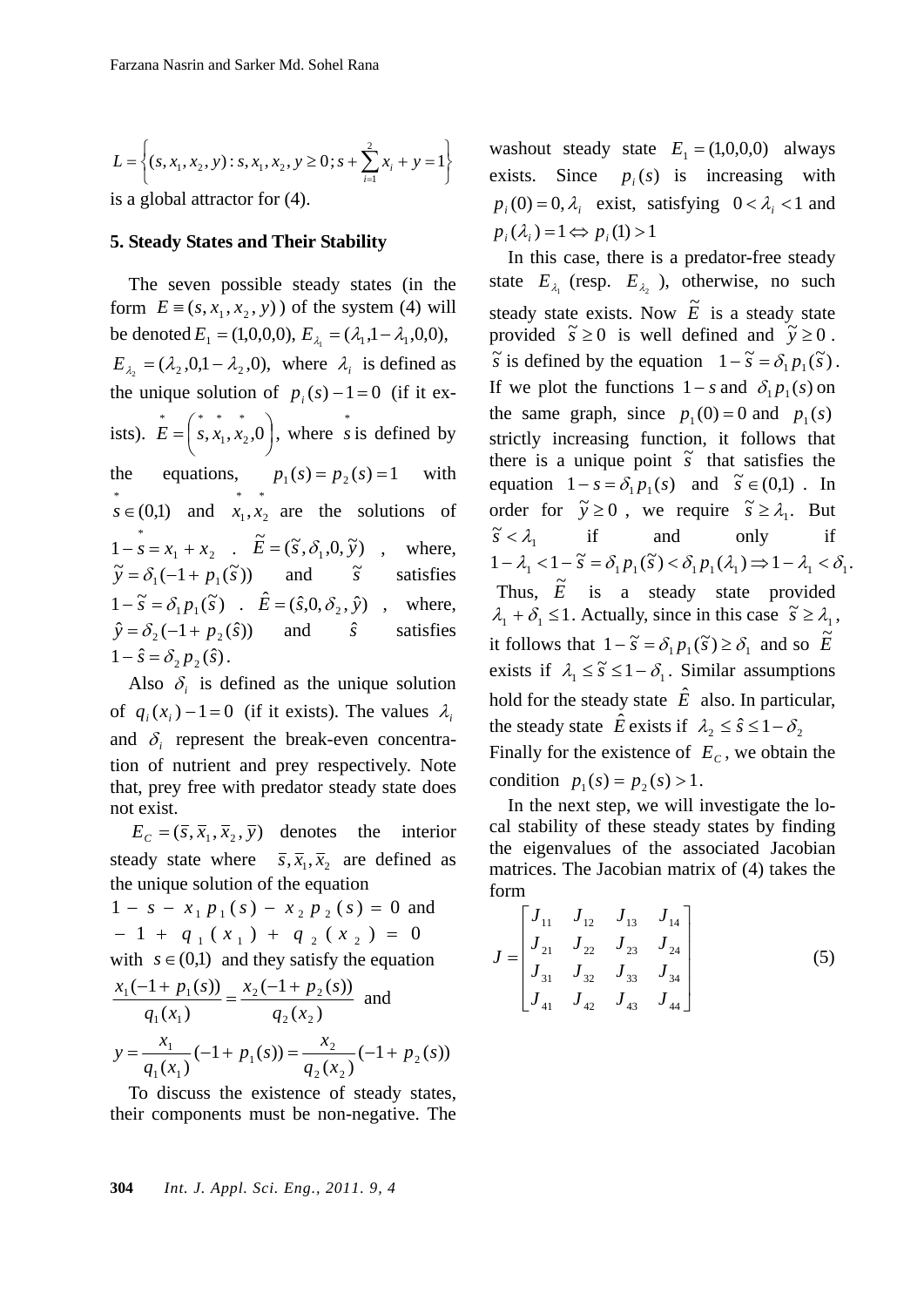where, 
$$
J_{11} = -1 - x_1 p_1'(s) - x_2 p_2'(s)
$$
,  $J_{12} = -p_1(s)$ ,  $J_{13} = -p_2(s)$ ,  $J_{14} = 0$ ,  $J_{21} = x_1 p_1'(s)$ ,  
\n $J_{22} = -1 + p_1(s) - yq_1'(x_1)$ ,  $J_{23} = 0$ ,  $J_{24} = -q_1(x_1)$ ,  $J_{31} = x_2 p_2'(s)$ ,  $J_{32} = 0$ ,  
\n $J_{33} = -1 + p_2(s) - yq_2'(x_2)$ ,  $J_{34} = -q_2(x_2)$ ,  $J_{41} = 0$ ,  $J_{42} = yq_1'(x_1)$ ,  $J_{43} = yq_2'(x_2)$   
\n $J_{44} = -1 + q_1(x_1) + q_2(x_2)$ .  
\nAt  $E_1$ ,  
\n
$$
\begin{bmatrix}\n-1 & -p_1(1) & -p_2(1) & 0 \\
0 & -1 + p_1(1) & 0 & 0\n\end{bmatrix}
$$

$$
J(E_1) = \begin{bmatrix} 0 & -1 + p_1(1) & 0 & 0 \\ 0 & 0 & -1 + p_2(1) & 0 \\ 0 & 0 & 0 & -1 \end{bmatrix}
$$
 (6)

The eigenvalues lie on the diagonal. They are all negative if  $-1 + p_i(1) < 0$  or, equivalently,  $\lambda_i > 1$ .

When  $E_{\lambda_1}$  exists, the Jacobian matrix at  $E_{\lambda_1}$  is given by

$$
J(E_{\lambda_i}) = \begin{bmatrix} -1 - (1 - \lambda_1) p_1'(\lambda_1) & -p_1(\lambda_1) & -p_2(\lambda_1) & 0 \\ (1 - \lambda_1) p_1'(\lambda_1) & -1 + p_1(\lambda_1) & 0 & -q_1(1 - \lambda_1) \\ 0 & 0 & -1 + p_2(\lambda_1) & 0 \\ 0 & 0 & 0 & -1 + q_1(1 - \lambda_1) \end{bmatrix}
$$
(7)

The determinant of the upper left hand  $2 \times 2$  matrix is positive and its trace is negative, so its eigenvalues have negative real parts. The third and the fourth eigenvalues are  $-1 + p_1(\lambda_1)$  and  $-1 + q_1(1 - \lambda_1)$  respectively. Therefore,  $E_{\lambda_1}$  is asymptotically stable if and only if  $-1 + p_2(\lambda_1) < 0$  and  $-1 + q_1(1 - \lambda_1) < 0$  or, equivalently,  $\lambda_1 < \lambda_2$  and  $1 - \delta_1 < \lambda_1$ . Similar calculation shows that  $E_{\lambda}$  is asymptotically stable if and only if  $\lambda_2 < \lambda_1$  and  $1 - \delta_2 < \lambda_2$ .

When 
$$
\vec{E}
$$
, the steady state of the survival of two prey populations, exists, the Jacobian matrix  $J(\vec{E})$  is given by,  
\n
$$
J(\vec{E}) = \begin{bmatrix}\n-1 - x_1 p_1'(\vec{s}) - x_2 p_2'(\vec{s}) & -p_1(\vec{s}) & -p_2(\vec{s}) & 0 \\
x_1 p_1'(\vec{s}) & -1 + p_1(\vec{s}) & 0 & -q_1(x_1) \\
x_2 p_2'(\vec{s}) & 0 & -1 + p_2(\vec{s}) & -q_2(x_2) \\
0 & 0 & 0 & -1 + q_1(\vec{x}_1) + q_2(\vec{x}_2)\n\end{bmatrix}
$$
\n(8)

The eigenvalues of  $|J|E|$  $\left(\begin{array}{c} * \ E \end{array}\right)$  $J(E)$  satisfy,

$$
\left[\lambda - \left(-1 + q_1\left(\begin{array}{c} x_1 \\ x_1 \end{array}\right) + q_2\left(\begin{array}{c} x_2 \\ x_2 \end{array}\right)\right)\right] \left[\lambda^3 + a_1\lambda^2 + a_2\lambda + a_3\right] = 0
$$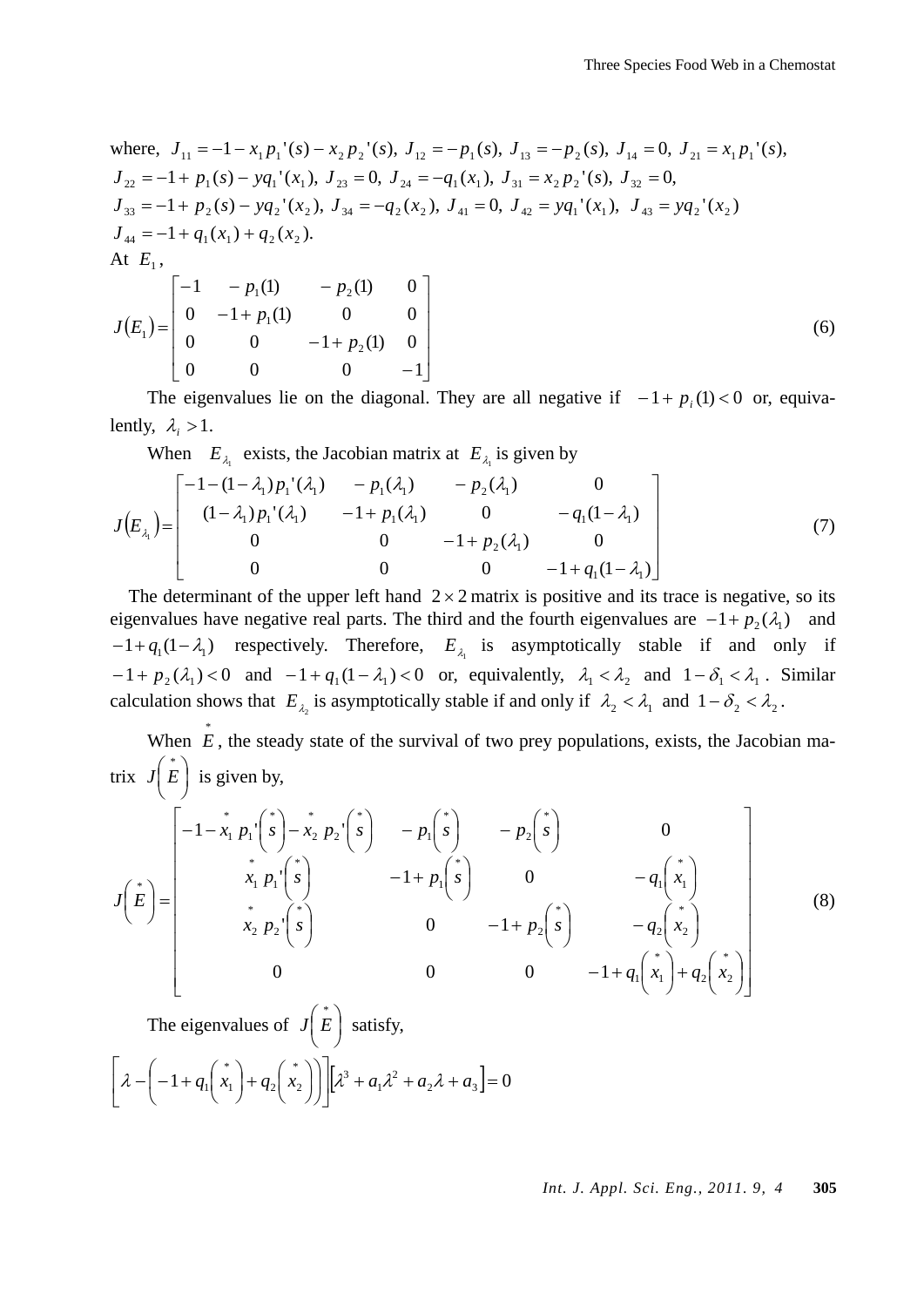where 
$$
a_1 = 1 + x_1 p_1' \begin{pmatrix} x \\ s \end{pmatrix} + x_2 p_2' \begin{pmatrix} x \\ s \end{pmatrix}; a_2 = x_1 p_1' \begin{pmatrix} x \\ s \end{pmatrix} + x_2 p_2' \begin{pmatrix} x \\ s \end{pmatrix}; a_3 = 0.
$$

Therefore,  $a_1 > 0$ ,  $a_2 > 0$ ,  $a_1 a_2 > a_3$  and by Routh-Hurwitz criterion, the roots have negative real parts and so  $E$ is asymptotically stable if the fourth eigenvalue  $1 + q_1\binom{x}{1} + q_2\binom{x}{2} < 0$  $\binom{x_1}{1} + q_2 \binom{x}{2} <$ ⎠  $\begin{pmatrix} * \\ x_2 \end{pmatrix}$ ⎝  $\Big| + q_2 \Big|$ ⎠  $\begin{pmatrix} * & * \\ x_1 & \end{pmatrix}$ ⎝  $\lambda = -1 + q_1 \binom{x_1}{x_1} + q_2 \binom{x_2}{x_2} < 0$ .

When  $\tilde{E}$  exists, the Jacobian matrix  $J(\tilde{E})$  at  $\tilde{E}$  is given by

$$
J(\tilde{E}) = \begin{bmatrix} 1 - \delta_1 p_1'(\tilde{s}) & -p_1(\tilde{s}) & -p_2(\tilde{s}) & 0 \\ \delta_1 p_1'(\tilde{s}) & \frac{\tilde{y}}{\delta_1} (\delta_1 q_1'(\delta_1) - 1) & 0 & -1 \\ 0 & 0 & -1 + p_2(\tilde{s}) - \tilde{y} q_2'(0) & 0 \\ 0 & \tilde{y} q_1'(\delta_1) & \tilde{y} q_2'(0) & 0 \end{bmatrix}
$$
(9)

The eigenvalues of  $J(\tilde{E})$  satisfy  $[\lambda - (-1 + p_2(\tilde{s}) - \tilde{y}q_2](0))] [\lambda^3 + a_1\lambda^2 + a_2\lambda + a_3] = 0$  $\lambda - (-1 + p_2(\tilde{s}) - \tilde{y}q_2'(0))] [\lambda^3 + a_1\lambda^2 + a_2\lambda + a_3] =$ where  $a_1 = 1 + \delta_1 p_1'(\tilde{s}) + \frac{y}{2} (\delta_1 q_1'(\delta_1) - 1),$  $1+\delta_1p_1'(\tilde{s})+\frac{\tilde{y}}{s}(\delta_1q_1'(\delta_1$  $a_1 = 1 + \delta_1 p_1'(\tilde{s}) + \frac{\tilde{y}}{\delta_1} (\delta_1 q_1'(\delta_1) \tilde{v}$ 

$$
a_2 = (1 + \delta_1 p_1'(\tilde{s})) \frac{\tilde{y}}{\delta_1} (\delta_1 q_1'(\delta_1) - 1) + \tilde{y} q_1'(\delta_1) + p_1(\tilde{s}) \delta_1 p_1'(\tilde{s})
$$
  

$$
a_3 = (1 + \delta_1 p_1'(\tilde{s})) \tilde{y} q_1'(\delta_1).
$$

Note that the constant term  $a_3$  is positive. Therefore, if  $\delta_1 q_1'(\delta_1) > 1$ , then  $a_1 > 0, a_2 > 0$ ,  $a_1 a_2 > a_3$  and by Routh-Hurwitz criterion, the eigenvalues have negative real parts and so  $\tilde{E}$ is asymptotically stable if only the fourth eigenvalue  $\lambda = -1 + p_2(\tilde{s}) - \tilde{y}q_2'(0) < 0$  or, equivalently,  $p_2(\tilde{s}) < 1 + \tilde{y}q_2(0)$ .

Now if  $\hat{E}$  exists, then the Jacobian matrix  $J(\hat{E})$  and the eigenvalues of  $J(\hat{E})$  are quiet similar to  $J(\tilde{E})$ . It can be easily shown that the eigenvalues of  $J(\hat{E})$  have negative real parts if and only if  $\delta_2 q_2'(\delta_2) > 1$  and  $p_1(\hat{s}) < 1 + \tilde{y}q_1'(0)$ .

Finally, when the interior steady state,  $E_c = (\bar{s}, \bar{x}_1, \bar{x}_2, \bar{y})$  exists, the Jacobian matrix  $J(E_c)$  is

$$
\text{given by } J(E_C) = \begin{bmatrix} J_{11} & J_{12} & J_{13} & J_{14} \\ J_{21} & J_{22} & J_{23} & J_{24} \\ J_{31} & J_{32} & J_{33} & J_{34} \\ J_{41} & J_{42} & J_{43} & J_{44} \end{bmatrix} \tag{10}
$$

where,  $J_{11} = -1 - \overline{x}_1 p_1'(\overline{s}) - \overline{x}_2 p_2'(\overline{s})$ ,  $J_{12} = -p_1(\overline{s})$ ,  $J_{13} = -p_2(\overline{s})$ ,  $J_{14} = 0$ ,  $J_{21} = \overline{x}_1 p_1'(\overline{s})$ ,  $J_{22} = -1 + p_1(\bar{s}) - \bar{y}q_1'(\bar{x}_1), J_{23} = 0, J_{24} = -q_1(\bar{x}_1), J_{31} = \bar{x}_2 p_2'(\bar{s}), J_{32} = 0,$  $J_{33} = -1 + p_2(\bar{s}) - \bar{y}q_2'(\bar{x}_2), J_{34} = -q_2(\bar{x}_2), J_{41} = 0, J_{42} = \bar{y}q_1'(\bar{x}_1), J_{43} = \bar{y}q_2'(\bar{x}_2), J_{44} = 0$ The eigenvalues of  $J(E_c)$  satisfy  $\lambda^4 + a_1 \lambda^3 + a_2 \lambda^2 + a_3 \lambda + a_4 = 0$ 2 3  $\lambda^4 + a_1 \lambda^3 + a_2 \lambda^2 + a_3 \lambda + a_4 =$ where,  $a_1 = 3 + \overline{x}_1 p_1'(\overline{s}) + \overline{x}_2 p_2'(\overline{s}) + \overline{y}q_1'(\overline{x}_1) + \overline{y}q_2'(\overline{x}_2) - (p_1(\overline{s}) + p_2(\overline{s}))$ ,  $a_2 = \overline{y}q_1(\overline{x}_1)q_1'(\overline{x}_1) + \overline{y}q_2(\overline{x}_2)q_2'(\overline{x}_2) + \overline{y}^2q_1'(\overline{x}_1)q_2'(\overline{x}_2) + 2\overline{y}(q_1(\overline{x}_1) + q_2(\overline{x}_2))$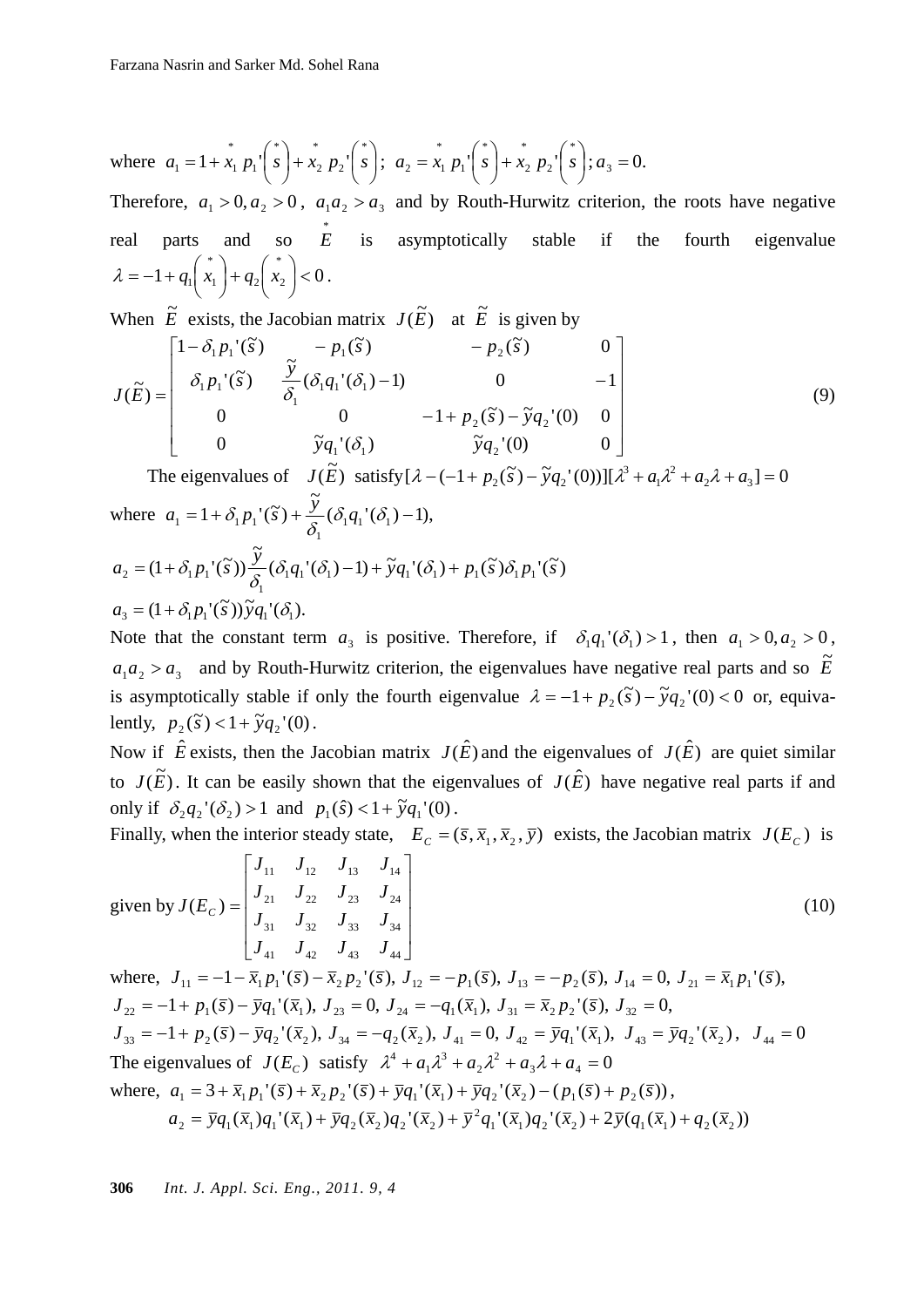$$
+3-\bar{y}(p_1(\bar{s})q_2'(\bar{x}_2)+p_2(\bar{s})q_1'(\bar{x}_1))-2(p_1(\bar{s})+p_2(\bar{s}))+p_1(\bar{s})p_2(\bar{s})+(2+\bar{y}q_1'(\bar{x}_1)+\bar{y}q_2'(\bar{x}_2))(\bar{x}_1p_1'(\bar{s})+\bar{x}_2p_2'(\bar{s}))-(\bar{x}_1+\bar{x}_2)p_1'(\bar{s})p_2(\bar{s}),a_3=(1+\bar{x}_1p_1'(\bar{s})+\bar{x}_2p_2'(\bar{s}))(\bar{y}q_1(\bar{x}_1)+\bar{y}q_2(\bar{x}_2)q_2'(\bar{x}_2)+\bar{y}q_1'(\bar{x}_1)+\bar{y}q_2'(\bar{x}_2)-\bar{y}p_1(\bar{s})q_2'(\bar{x}_2)-\bar{y}p_2(\bar{s})q_1'(\bar{x}_1)+p_1(\bar{s})p_2(\bar{s})+1)+\bar{y}^2q_1'(\bar{x}_1)q_2'(\bar{x}_2)(q_1(\bar{x}_1)+a_2(\bar{x}_2)+\bar{x}_1p_1'(\bar{s})+\bar{x}_2p_2'(\bar{s}))-\bar{y}p_1(\bar{s})q_2(\bar{x}_2)q_2'(\bar{x}_2)-\bar{y}p_2(\bar{s})q_1(\bar{x}_1)q_1'(\bar{x}_1)\bar{x}_2\bar{y}p_2(\bar{s})p_2'(\bar{s})q_1'(\bar{x}_1)-(p_1(\bar{s})+p_2(\bar{s}))-\bar{x}_1p_1'(\bar{s})p_2(\bar{s})-\bar{x}_2p_2'(\bar{s})p_1(\bar{s}).\nand a_4=(1+\bar{x}_1p_1'(\bar{s})+\bar{x}_2p_2'(\bar{s}))[\bar{y}q_1(\bar{x}_1)q_1'(\bar{x}_1)(1-p_1(\bar{s})+\bar{y}q_1'(\bar{x}_1))+\bar{y}q_2(\bar{x}_2)q_2'(\bar{x}_1)(1-p_2(\bar{s})+\bar{y}q_2'(\bar{x}_2))]+\bar{x}_1\bar{y}p_1(\bar{s})p_1'(\bar{s})q_2(\bar{x}_2)q_2'(\bar{x}_2)+\bar{x}_2\bar{y}p_2(\bar{s})p_2'(\bar{s})p_2'(\bar{s})
$$

The Routh-Hurwitz criterion says that  $E<sub>C</sub>$  will be locally asymptotically stable if and only if  $a_1 > 0, a_2 > 0, a_3 > 0, a_4 > 0, a_1 a_2 > a_3$  and  $a_1 a_2 a_3 > a_3^2 + a_4 a_1^2$ .  $4^{\mathbf{u}}1$  $a_1 a_2 a_3 > a_3^2 + a_4 a$ 

We can summarize the above results in the following theorems.

**Theorem 5.1.** If  $\lambda_i > 1$ ,  $i = 1, 2$  then only  $E_1$  exists and  $E_1$  is locally asymptotically stable. If  $\lambda_1 < 1$  and  $1 - \delta_1 < \lambda_2$ , then  $E_1$  and  $E_2$  exist,  $E_1$  is unstable and  $E_2$  is locally asymptotically stable. If  $\lambda_2 < 1$  and  $1 - \delta_2 < \lambda_2 < \lambda_1$ , then  $E_1$  and  $E_{\lambda_2}$  exist,  $E_1$  is unstable and  $E_{\lambda_2}$  is locally asymptotically stable. If  $\overrightarrow{E}$  exists and  $q_1\left(\overrightarrow{x_1}\right) + q_2\left(\overrightarrow{x_2}\right) < 1$  $\binom{x_1}{1} + q_2 \binom{x}{2} <$ ⎠  $\begin{pmatrix} * \\ x_2 \end{pmatrix}$ ⎝  $\Big| + q_2 \Big|$ ⎠  $\begin{pmatrix} * & * \\ x_1 & \end{pmatrix}$ ⎝  $q_1\begin{pmatrix} x \\ x_1 \end{pmatrix} + q_2\begin{pmatrix} x \\ x_2 \end{pmatrix} < 1$ , then it is asymptotically stable. In these cases, the system is not uniformly persistent.

**Theorem 5.2.** If  $\lambda_1 \leq \tilde{s} \leq 1 - \delta_1$ , then  $\tilde{E}$  exists and  $\tilde{E}$  is locally asymptotically stable if  $\delta_1 q_1'(\delta_1) > 1$  and  $p_2(\tilde{s}) < 1 + \tilde{y}q_2'(0)$ . If  $\lambda_2 \leq \hat{s} \leq 1 - \delta_2$ , then  $\hat{E}$  exists and  $\hat{E}$  is locally asymptotically stable if  $\delta_2 q_2'(\delta_2) > 1$  and  $p_1(\hat{s}) < 1 + \tilde{y}q_1'(0)$ . In both cases, the system is not uniformly persistent. Finally, if  $p_1(s) = p_2(s) > 1$ , then  $E_c$  exists and  $E_c$  is locally asymptotically stable if  $a_1 > 0$ ,  $a_2 > 0$ ,  $a_3 > 0$ ,  $a_4 > 0$ ,  $a_1 a_2 > a_3$ ,  $a_1 a_2 a_3 > a_3^2 + a_4 a_1^2$  $a_1 a_2 a_3 > a_3^2 + a_4 a_1^2$  and therefore, the system will be uniformly persistent.

#### **6. Global Analysis**

In the previous section, we showed that if only  $E_1$  exists, then  $E_1$  is asymptotically stable, if  $E_1$  and  $E_{\lambda}$  exist, then  $E_1$  is unstable and  $E_{\lambda}$  is locally asymptotically stable. In this section, we will show that  $E_1$  is globally asymptotically stable if  $E_1$  exists. The proof is very straightforward. Most importantly we shall show that if only  $E_1$  and  $E_{\lambda_1}$  exist,

under a reasonable assumption  $E_{\lambda_1}$  is globally asymptotically stable. The proof involves the construction of a Lyapunov function and the application of the Lyapunov-LaSalle theorem. (We shall use theorem 1.2 in Wolkowicz and Lu [24], which is a slightly modified version of the statements given in LaSalle [11] and Hale [8].)

The following theorem shows that  $E_1$  is a global attractor if it is the only steady state  $(i.e., \lambda_i > 1).$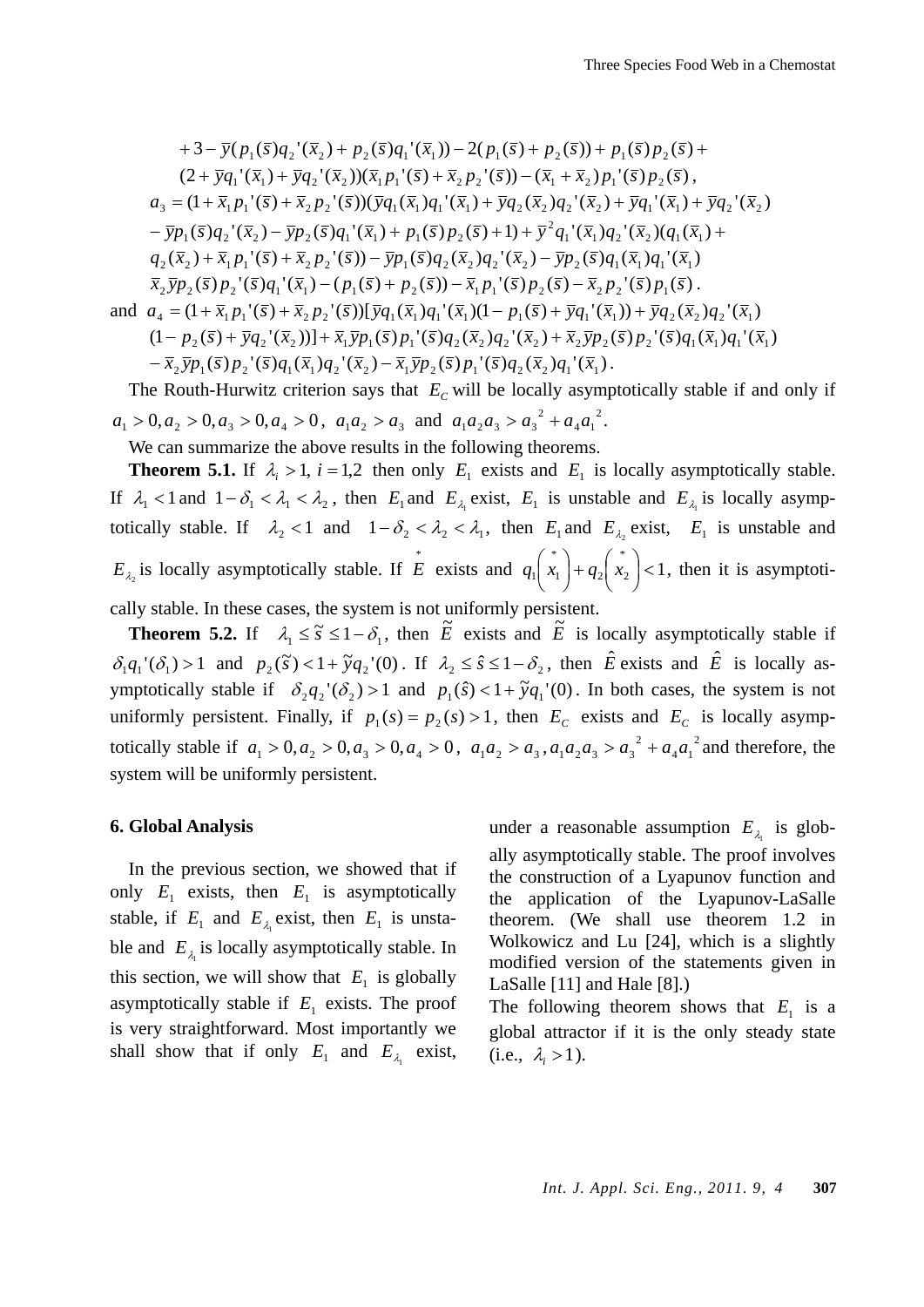**Theorem 6.1.** If  $\lambda_i > 1$ , then all solutions of (4) satisfy  $\lim_{t \to +\infty} (s(t), x_1(t), x_2(t), y(t)) = (1,0,0,0)$ . *Proof.* Since  $s(t) < 1$  for large *t* and  $p_i(1) - 1 < 0$  or  $\lambda_i > 1$ , there is a  $v > 0$  such that  $x_i'(t) < -vx_i(t)$  for *t* sufficiently large and ⎭  $\left\{ \right\}$  $\vert$  $\overline{a}$  $=\min_{0 \leq t} \left\{1 - p_i(s) + \frac{q_i(x_i)}{x_i} y\right\}$  $v = \min \left\{ 1 - p_i(s) + \frac{q_i(x)}{q_i(s)} \right\}$ *i*  $\min_{0 \le t}$   $\left\{1 - p_i(s) + \frac{q_i(x_i)}{x} y\right\}$ . This shows that  $\lim_{t \to \infty} x_i(t) = 0$ . It follows from the forth equation of (4) that  $y'(t) < -\theta y(t)$  where  $\mathcal{G} = \min_{0 \le t} \{1 - q_1(x_1) - q_2(x_2)\}$  which implies that  $\lim_{t \to \infty} y(t) = 0$ . Then the first equation of (4) gives that  $\lim_{t \to \infty} s(t) = 1$ . This completes the proof.

**Theorem 6.2.** If  $\lambda_i < 1$  and  $1 - \delta_1 < \lambda_2 < \lambda_2$ , then all solutions of (4) satisfy  $\lim_{t \to +\infty} (s(t), x_1(t), x_2(t), y(t)) = (\lambda_1, 1 - \lambda_1, 0, 0).$ 

*Proof.* From Lemma 4.2, we have  $s(t) + x_1(t) + x_2(t) + y(t) = 1$  for large *t*. Let ⎭  $\left\{ \right\}$  $\vert$  $\overline{\mathcal{L}}$ ⎨  $\sqrt{2}$  $= 1 + \max_{0 \le x_i \le 1 - \lambda_i} \left\{ \frac{q_1(x_1)(1 - \lambda_1 - x_1)}{x_1(1 - q_1(x_1) - q_2(x_2))} \right\}$  $q_1(x_1, q_2(x_2))$  $1^{(\lambda_1)(1-\lambda_1)}$   $\lambda_1$  $\int_{0 \leq x_i \leq 1 - \lambda_i} \left| x_1 (1 - q_1(x_i)) - q_2(x_i) \right|$  $q_1(x_1)(1 - \lambda_1 - x)$  $x_i \leq 1 - \lambda_i$  $\alpha = 1 + \max_{0 \le x_i \le 1-\lambda} \left\{ \frac{q_1(x_1)(1-\lambda_1 - x_1)}{r(1-a_1)(1-a_1)(1-a_1)} \right\}$  and ⎭  $\left\{ \right.$  $\vert$  $\overline{a}$  $=1+\max_{\bar{x}_i\leq x_i\leq 1}\left\{\frac{(q_1(x_1)+q_2(x_2)-1)}{q_2(x_2)}\right\}$  $2^{2}$  $1^{(1)}$   $(2^{1})$  $q_2(x)$  $q_1(x_1) + q_2(x)$  $\beta = 1 + \max_{\bar{x}_i \le x_i \le 1} \left\{ \frac{(q_1(x_1) + q_2(x_2) - 1)}{q_2(x_2)} \right\}.$ 

Let  $C(u)$  be a continuously differentiable function and  $C'(u)$  is given by

$$
C'(u) = \begin{cases} 0 & , 0 \le u \le 1 - \lambda_1 \\ \frac{\beta}{\lambda_1 + \overline{x}_1 - 1} (u - (1 - \lambda_1)) & , 1 - \lambda_1 \le u \le \overline{x}_1 \\ \beta & , u \ge \overline{x}_1 \end{cases}
$$
(11)

*C*'(*u*) is linear on  $[1 - \lambda_1, \overline{x}_1]$ . In the view of Lemma 4.2,  $u \le 1 - \lambda_1$  if  $s \ge \lambda_1$ . Therefore, if  $s \geq \lambda_1$ , then  $C'(x_1 + x_2 + y) = 0$ .

Define a Lyapunov function as follows

$$
V = \int_{\lambda_1}^{s} \frac{(p_1(\xi) - 1)(1 - \lambda_1)}{1 - \xi} d\xi + \int_{\overline{x}_1}^{\overline{x}_1} \frac{\xi - \overline{x}_1}{\xi} d\xi + \alpha y + \beta x_2 + C(x_1 + x_2 + y)
$$

on the set  $\varphi = \{(s, x_1, x_2, y) : s \in (0, \lambda_2), x_1, x_2, y \in (0, \infty), s + x_1 + x_2 + y = 1\}$ where  $\bar{x}_1 = 1 - \lambda_1$ . Then the time derivative of *V* along the solution of the differential equation is

$$
\dot{V} = \begin{bmatrix} (1 - \lambda_1) p_1(s) + \frac{x_2}{x_1} (1 - \lambda_1) p_2(s) \\ C'(x_1 + x_2 + y) + 1 - \frac{1 - s}{1 - s} \end{bmatrix} (p_1(s) - 1)x_1 + \frac{[(1 - \lambda_1 - x_1)q_1(x_1) + \alpha(q_1(x_1) + q_2(x_2) - 1) - \beta q_2(x_2) - C'(x_1 + x_2 + y)]y + \\ \left[ \beta + C'(x_1 + x_2 + y) \right] (p_2(s) - 1)x_2 \\ = V_1 + V_2 + V_3. \tag{12}
$$

To discuss the sign of  $\dot{V}$ , we will investigate each term of  $\dot{V}$ . For  $V_1$ , the term

#### **308** *Int. J. Appl. Sci. Eng., 2011. 9, 4*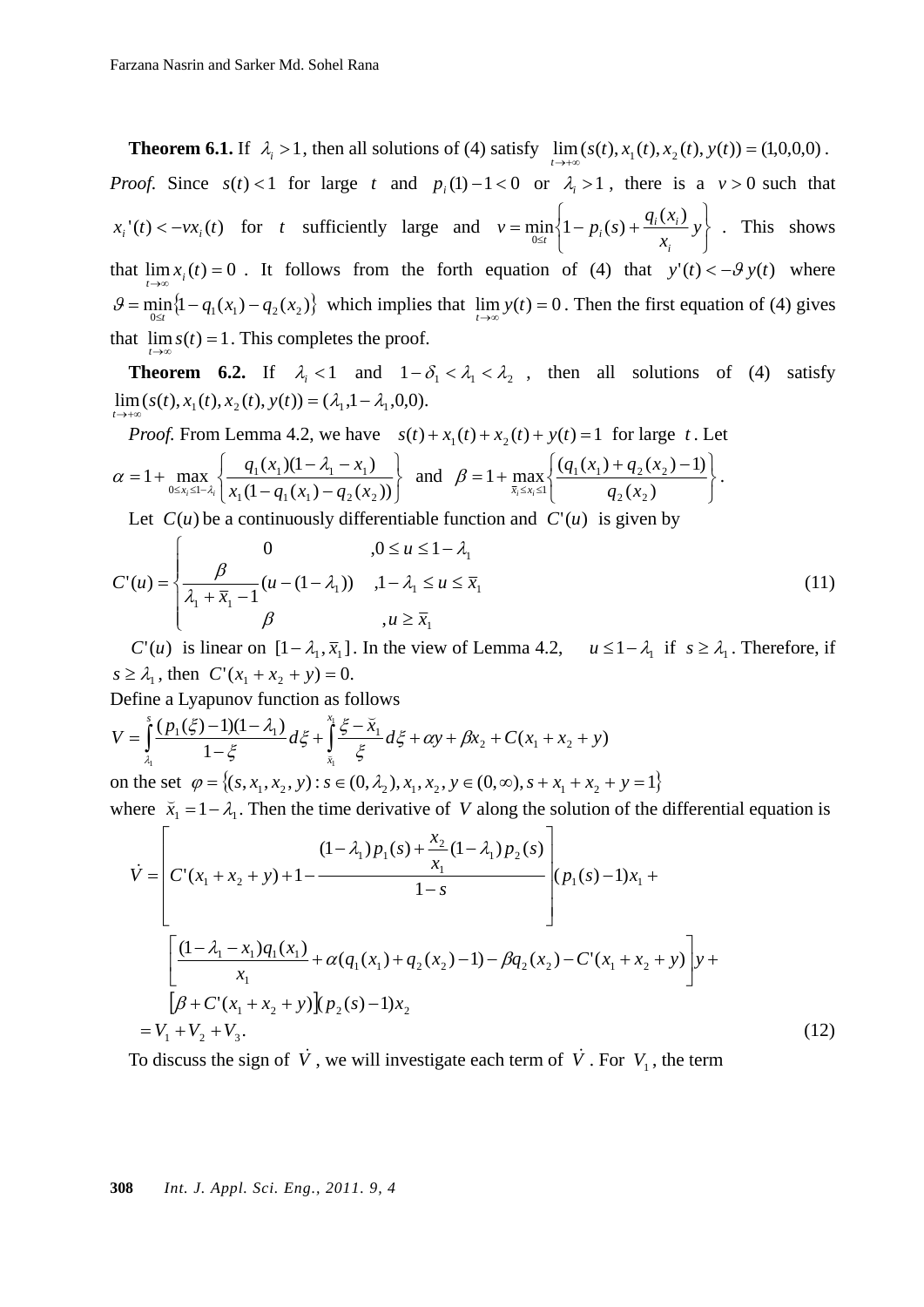$$
\left[1 - \frac{(1 - \lambda_1)p_1(s) + \frac{x_2}{x_1}(1 - \lambda_1)p_2(s)}{1 - s}\right](p_1(s) - 1)x_1
$$
 is nonpositive for  $0 < s < 1$  and equals to

zero for  $s \in [0,1)$  if and only if  $s = \lambda_1$ . The term  $C'(x_1 + x_2 + y)(p_1(s) - 1)x_1$  is nonpositive for  $s \in [0,1)$ , since  $C'(x_1 + x_2 + y) = 0$  for  $s \ge \lambda_1$  and  $C'(u) \ge 0$  for  $u \ge 0$  and  $(p_1(s) - 1) < 0$ for  $s < \lambda_1$ . Therefore,  $V_1$  is always nonpositive and equals to zero for  $s \in [0,1)$  if and only if  $s = \lambda_1$ .

For  $V_2$ , we will define

$$
G(s, x_1, x_2 y) = \frac{(1 - \lambda_1 - x_1)q_1(x_1)}{x_1} + \alpha(q_1(x_1) + q_2(x_2) - 1) - \beta q_2(x_2) - C'(x_1 + x_2 + y)
$$
(13)

If 0 ≤  $x_i$  ≤ 1 −  $\lambda_i$ , then by the definition of  $\alpha$  and any choice of  $\beta > 0$ , we get  $G(s, x_1, x_2, y) = (q_1(x_1) + q_2(x_2) - 1) - \beta q_2(x_2) - C'(x_1 + x_2 + y) < 0$ 

If  $1 - \lambda_i \leq x_i \leq \delta_i$ , then all the terms of  $G(s, x_1, x_2, y)$  are nonpositive and it can be easily shown that  $G(s, x_1, x_2, y) < 0$ . Also for  $\delta_i \le x_i \le \overline{x}_i$ , all the terms of  $G(s, x_1, x_2, y)$  are nonpositive. If  $x_i \ge \overline{x}_i$ , and therefore  $C'(x_1 + x_2 + y) = \beta$  then by definition of  $\beta$ , we have

$$
G(s, x_1, x_2 y) = -q_2(x_2) - 1 - \frac{q_1(x_1) + q_2(x_2) - 1}{q_2(x_2)} < 0.
$$

It follows that  $V_2$  is always nonpositive. Finally, for  $V_3$ , we will define  $H(s, x_1, x_2, y) = [\beta + C'(x_1 + x_2 + y)](p_2(s) - 1)$ 

The term  $H(s, x_1, x_2, y)$  is nonpositive for  $s \leq \lambda_2$  and equals to zero if and only if  $s = \lambda_2$ . It follows that each term of  $\dot{V}$  is nonpositive.

By lemma 4.2, every bounded solution of (4) is contained in  $\varphi$  and hence by theorem 1.2 in [24] every solution of (4) approaches the set  $\psi$ , the largest invariant subset M of  $\eta = \{(s, x_1, x_2, y) \in \varphi : V = 0\}$ .  $\eta$  is made up of only one point of the form  $(\lambda_1, x_1, 0, 0)$  where  $x_1 \in [0, \infty)$ . Since *V* is bounded above, the unique point of the form  $(\lambda_1, x_1, 0, 0) \in M$  implies that  $s(t) = \lambda_1$  and  $x_2(t) = 0$ ,  $y(t) = 0$  which in turn leads to  $0 = s'(t) = 1 - \lambda_1 - p_1(\lambda_1)x_1$  and hence  $x_1 = 1 - \lambda_1$ . Therefore  $M = \{E_{\lambda}\}\.$  This completes the proof.

#### **7. Numerical Simulation**

Based on our simulation work, we assume the functional response function takes the Michaelis-Menten/ Holling type II form:

$$
p_i(s) = \frac{m_{1i}s}{a_{1i} + s}
$$
 and  $q_i(x_i) = \frac{m_{2i}x_i}{a_{2i} + x_i}$ ,  $i = 1,2$ .

where,  $m_{ii}$  are the maximal growth rates and  $a_{ii}$  are the half saturation constants. The numerical experiments performed on the system (4) using experimental data confirm our theoretical findings. The model we considered exhibits a sequence of different stages of global behavior as various parameters change. The figures were constructed by proper choice of the kinetic parameters so that all the interesting behaviors of the system are observed.

At each stage, conditions have become sufficiently favorable for a new population to survive. Now we see how the parameters af-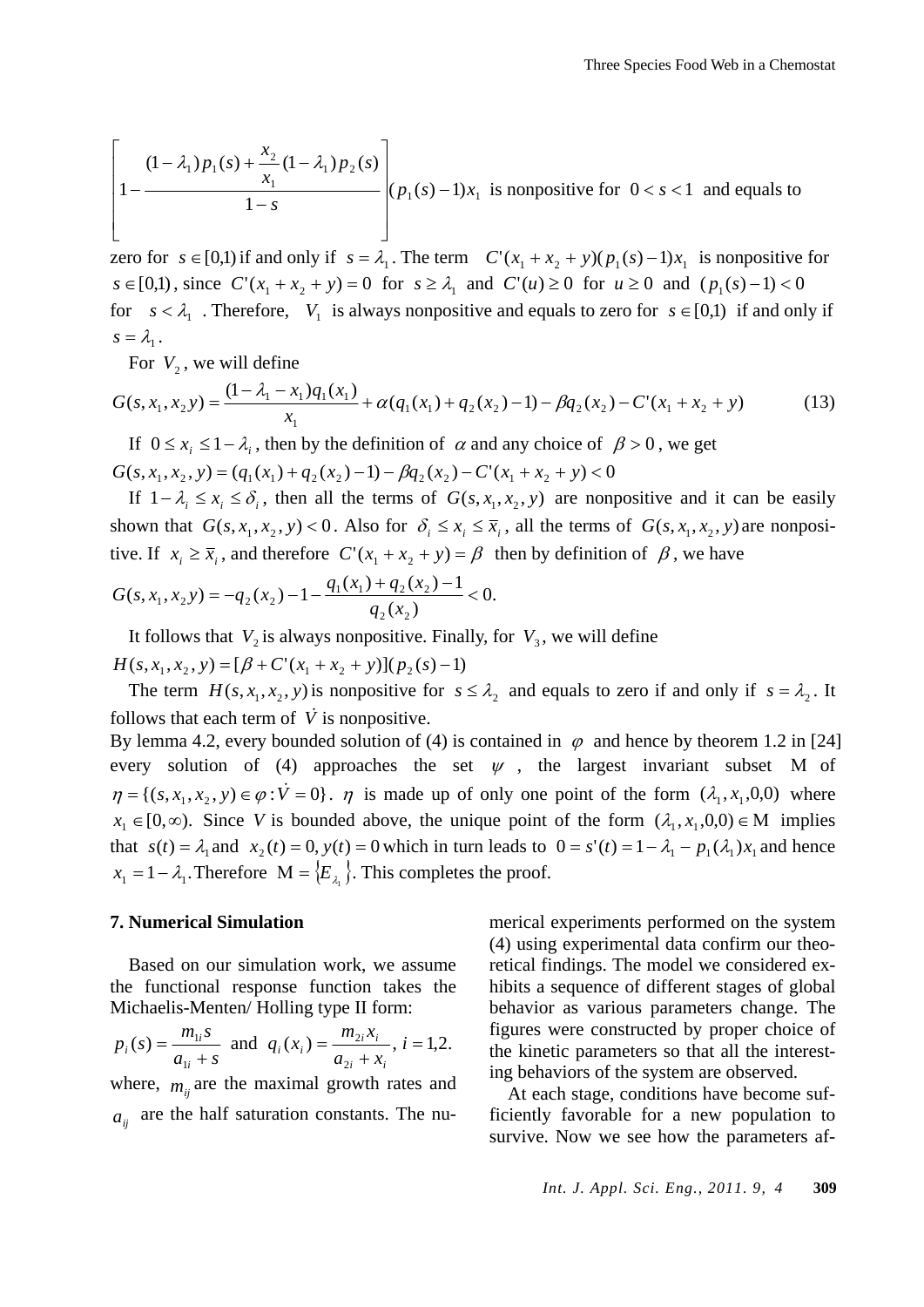fect the dynamics of (4) if  $s^0$  is fixed. Assume that  $m_{1i}$  ( $i = 1,2$ ) are small enough so that  $\lambda_i > 1$ , then all populations will be washed out  $(E_1$  is stable) in the chemostat (Figure 2). As  $m_{11}$  is gradually increased, eventually there is a bifurcation when  $\lambda_1$  < 1, and  $1 - \delta_1 < \lambda_1 < \lambda_2$ .



**Figure 2.**  $m_{11} = 1.02, m_{12} = 1.01, m_{21} = 1.15,$  $m_{22} = 1.1, a_{11} = 0.3, a_{12} = 0.5, a_{21} = 0.6,$  $a_{22} = 0.3$ ,  $(s_0, x_{10}, x_{20}, y_0) = (.2, .6, .4, .7)$ . The solution curves tend to  $E_1$ .



**Figure 4.**  $m_{12} = 1.5$  and the other parameter values are as given in Figure 2. The solution curves tend to  $E_{\lambda}$ .

In this case,  $E_1$  loses its stability and the new bifurcated steady state  $E_i$  is asymptotically stable (Figure 3). This interprets that only the first.



**Figure 3.**  $m_{11} = 1.5$  and other parameter values are as given in Figure 2. The solution curves tend to  $E_{\lambda}$ .



**Figure 5.**  $m_{11} = 2.0, m_{12} = 2.67$  and the other parameter values are as given in Figure 2. The solution curves tend to  $\stackrel{*}{E}$ .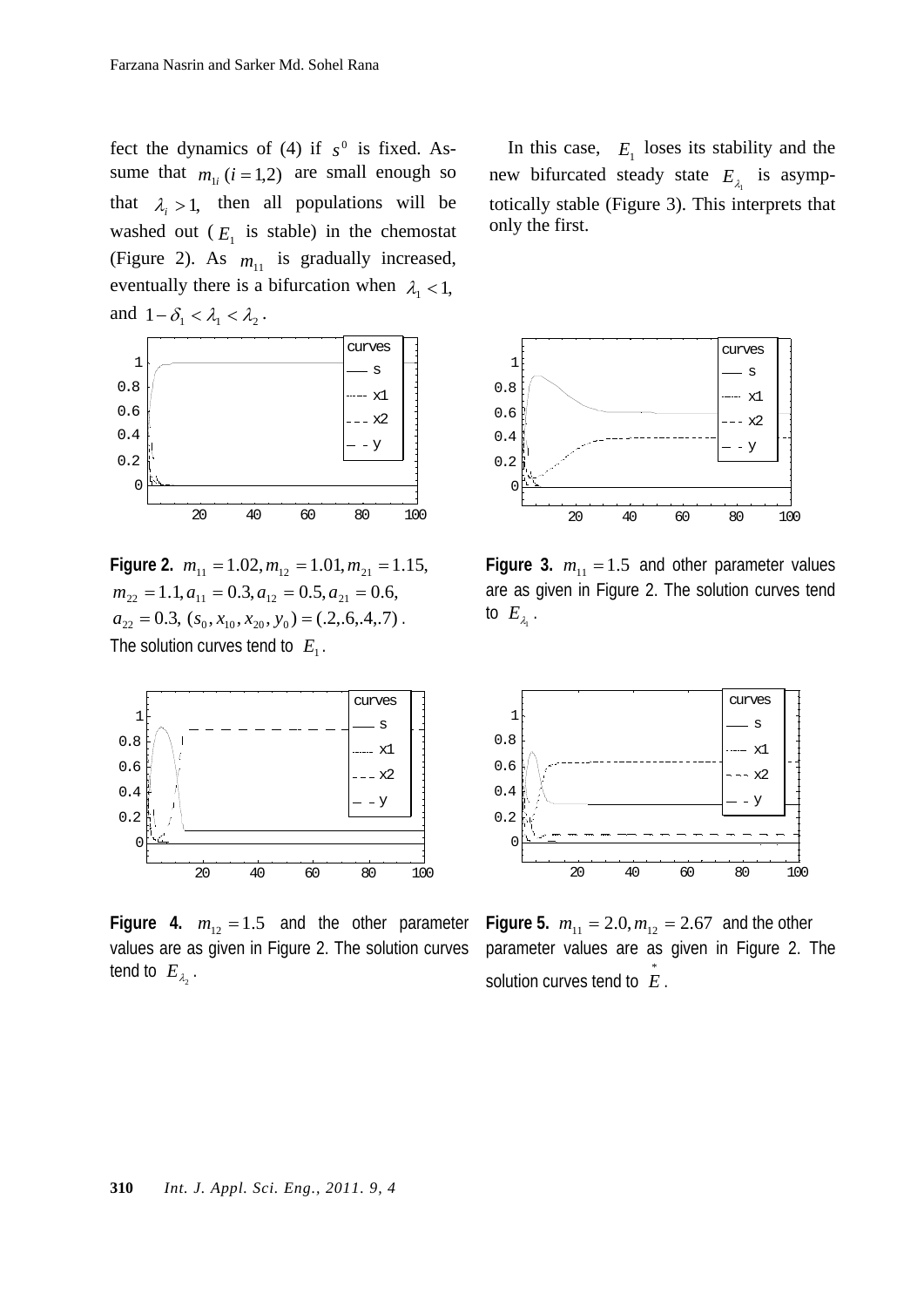

**Figure 6.**  $m_{11} = 2.25, m_{12} = 2.25, m_{21} = 2.5,$  $m_{22} = 2.5, a_{11} = 0.3, a_{12} = 0.3, a_{21} = 0.35,$  $a_{22} = 0.35$ . In this case  $\tilde{E}$  exists and is unstable. The solution oscillates and seems to approach a periodic solution.



**Figure 8.**  $m_{22} = 2.0$  and the other parameter values are as given in Figure 6. The solution oscillates but eventually approaches *E*ˆ .

Furthermore, Figure 6 shows a case in which  $m_{11} = m_{12} = 2.25, m_{21} = m_{22} = 2.5$  and the system possesses a periodic solutions of  $\tilde{E}$ . Figure 7 indicates that perturbing  $m_{21}$ (while keeping other parameters in Figure 6 fixed) in such a way that the conditions  $\lambda_1 \leq \tilde{s} \leq 1 - \delta_1$ ,  $\delta_1 q_1'(\delta_1) > 1$  and  $p_2(\tilde{s}) < 1 + \tilde{y}q_2$ '(0) hold leads to a global stability of  $\tilde{E}$  whereas Figure 8 indicates that perturbing  $m_{22}$  (while keeping other parameters in Figure 6 fixed) so that the conditions of the local stability of  $\hat{E}$  hold leads to



**Figure 7.**  $m_{21} = 2.0$  and the other parameter values are as given in Figure 6. The solution  $\frac{1}{2}$  cosenable  $\frac{1}{2}$  and  $\frac{1}{2}$  and  $\frac{1}{2}$  are  $\frac{1}{2}$  and  $\frac{1}{2}$  are  $\frac{1}{2}$  and  $\frac{1}{2}$  are  $\frac{1}{2}$  are  $\frac{1}{2}$  are  $\frac{1}{2}$  are  $\frac{1}{2}$  are  $\frac{1}{2}$  are  $\frac{1}{2}$  are  $\frac{1}{2}$  are  $\frac{1$ 

a global stability of  $\hat{E}$ . Therefore, varying the values of maximal growth rates may affect the dynamics of (4) in a very significant way.

#### **8. Discussion**

Modeling microbial growth is a problem of special interest in mathematical biology and theoretical ecology. In this paper, we have been concerned with the qualitative behavior that can result when a predator invades a chemostat in which two prey populations are competing for a single, essential, growth limiting nutrient. In this model, the preys consume the nutrient and the predator consumes the preys only. We assume that the functional response functions are the general monotone response functions and the removal rates are identical. For this response function, we studied the local stability by using Routh-Hurwitz criterion and the global stability by using the methods of Lyapunov functions. In the case of identical removal rate the system can be reduced to a three dimensional system which is a slightly modified version given in [4].

We found that the washout steady state  $E_1$  is a global attractor if it is the only steady state (this happens when  $\lambda_i > 1$ , ). This confirms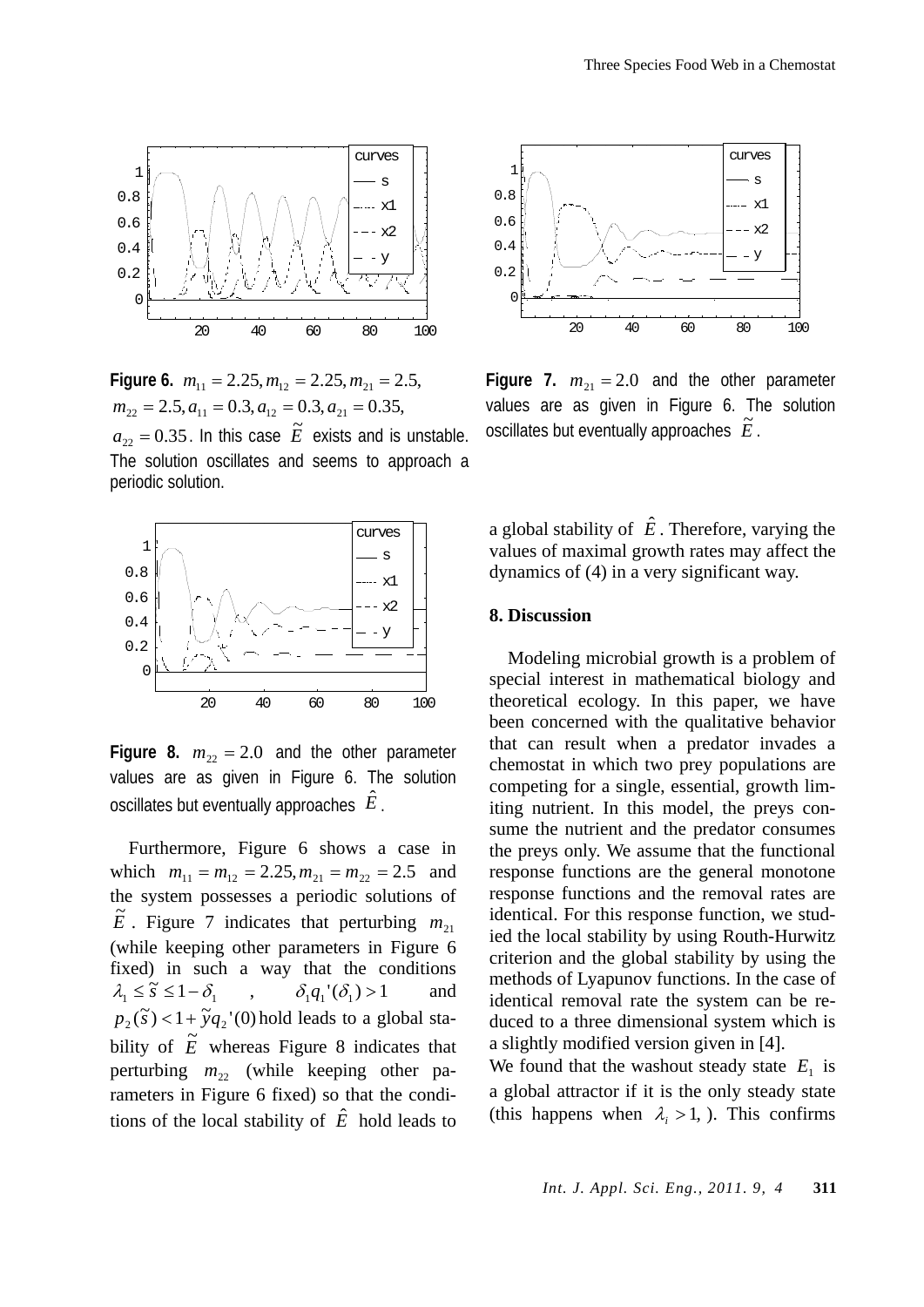the intuition that all the populations cannot persist if the growth rates of the preys are relatively small and close to one. When  $E_1$ and  $E_{\lambda}$  are the only steady states, we found that  $E_1$  is unstable and  $E_{\lambda}$  is locally asymptotically stable. By constructing a Lyapunov function, we were able to show that if  $E_1$  and  $E_{\lambda_1}$  are the only steady states,  $E_{\lambda_1}$  is a global attractor. The construction of the Lyapunov function is rather novel and trivial. This novel idea has been used in [5, 12, 13, 14]. This condition does not depend on the specific properties of the functional response functions. The global stability of  $E_{\lambda}$  implies that the washout of the prey-2 and predator in the chemostat does not depend on the initial density levels of preys and predator. The global stability of  $E_{\lambda}$  implies that the predator and prey-1 will be washed out in the chemostat regardless of the initial density levels of preys and predator. Therefore, the principle of competitive exclusion of Gause [6] has been well established and confirmed. When two, and only two, species compete for a limiting substrate, one must be eliminated, as seen in Figure 3 and Figure 4. We showed that the steady states of coexisting of both preys as well as one of the preys with predator if exist are locally asymptotically stable. We also showed that when the interior steady state  $E_c$  exists and is locally asymptotically stable, then the preys and predator coexist in the sense that the system is uniformly persistent and the conservation principle is circumvented. In this case, a switch of the stability of the interior steady state  $E_c$  may occur.

#### **Acknowledgements**

The authors are thankful to the referees for their scrutiny.

**References** 

[ 2] Baiely, J. E. and Ollis, D. F. 1986. *"Biochemical Engineering Fundamentals"*. 2nd ed., Mc-Graw Hill*, NY.*

*Sciences,* 5-2:139-147.

[1] Alhumazi, K. and Ajbar, A. 2005. Dynamics of Predator-Prey Interaction in Continuous Culture. *Engineering in Life* 

- [3] Butler, G. J. and Wolkowicz, G. S. K. 1985. A mathematical model of the chemostat with a general class of functions describing nutrient uptake. *SIAM Journal on Applied Mathematics*, 45: 138-151.
- [4] Butler, G. J. and Wolkowicz, G. S. K. 1986. Predator-mediated competition in the chemostat. *Journal of Mathematical Biology*, 24: 167-191.
- [ 5] El-Owaidy, H. M. and Moniem, A. A. 2003. On food chain in a chemostat with distinct removal rates. *Applied Mathematics E-Notes*, 3: 183-191.
- [6] Gause, G. F. 1934. "The struggle for existence". Williams & Wilkins Co., Baltimore.
- [ 7] Grivet, J. P. 2001. Nonlinear Population Dynamics in the Chemostat. *Computing in Science and Engineering*, 3-1: 48-55.
- [8] Hale, J. K. 1980. Ordinary Differential Equations. Krieger, Malabar, FL.
- [ 9] Hsu, S. B., Hubbell S., and Waltman, P. 1977. A mathematical theory of single-nutrient competition in continuous cultures for microorganisms. *SIAM Journal on Applied Mathematics*, 32: 366-383.
- [10] Jost, J. L., Drake J. F., Fredrickson, A. G., and Tsuchiya H. M. 1973. Interactions of *Tetrahymena pyriformis*, *Escherichia* coli, *Azotobacter vinelandii* and Glucose in a Minimal Medium. *Journal Bacteriology*, 113-2: 834-840.
- [11] LaSalle, J. 1960. Some extensions of Lyapunov's second method. *IRE Trans. Circuit CT*., 7: 520-527.
- [12] Li, B. 1998. *"Analysis of chemo-*